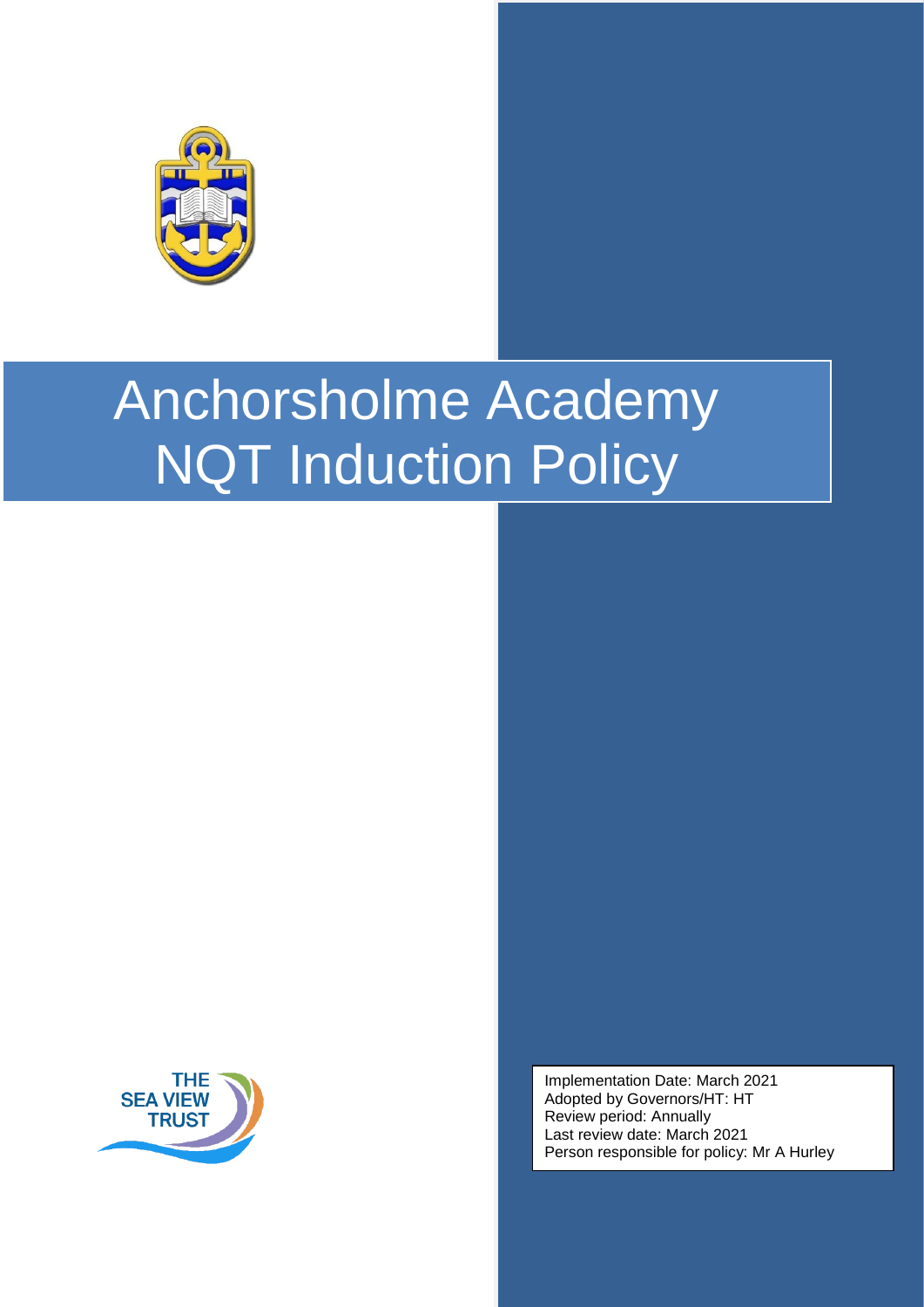# **Statement of Intent**

At Anchorsholme Academy, we recognise that the successful appointment and induction of an NQT (Newly Qualified Teacher) strongly contributes to both the development of the school and the NQT. NQTs bring new ideas and fresh approaches to teaching. In turn, the school endeavours to develop and nurture a promising career.

The two-year induction period for an NQT will:

- Enable an NQT to build upon existing knowledge, skills and understanding.
- Assist an NQT in becoming a full member of the teaching profession and provide a foundation for CPD.
- Enable an NQT to meet identified goals and complete their two-year induction period to the required standard.
- Be systematic, fair and rigorous in the assessment of an NQT's professional practice.
- Provide support to NQTs failing to make satisfactory progress.

This policy has been established to ensure the requirements listed above are met, all parties benefit from arrangements and that all staff members know their roles, responsibilities and expected practice.

#### **1. Legal Framework**

- This policy has due regard to legislation and DfE guidance, including, but not limited to, the following:
	- DfE (2020) 'Induction for newly qualified teachers (England)'
	- DfE (2011) Teachers' standards
	- Education Act 2002
	- Education (Induction Arrangements for School Teachers) (England) Regulations 2012
- $1.2.$ This policy makes reference to the following school policies:
	- Complaints Procedures Policy
	- Record Management Policy

#### **2. Roles and Responsibilities**

- 2.1. NQTs are responsible for:
	- Providing evidence that they have Qualified Teacher Status (QTS) and are eligible to start their induction period.
	- Agreeing on the start and end dates of the induction period with their induction tutor.
	- Discussing and agreeing on their reduced timetable allowance with their induction tutor.
	- Meeting with their induction tutor to agree on priorities for their programme and review these at regular intervals.
	- Participating in the scheduled classroom observations, progress reviews and formal assessment meetings.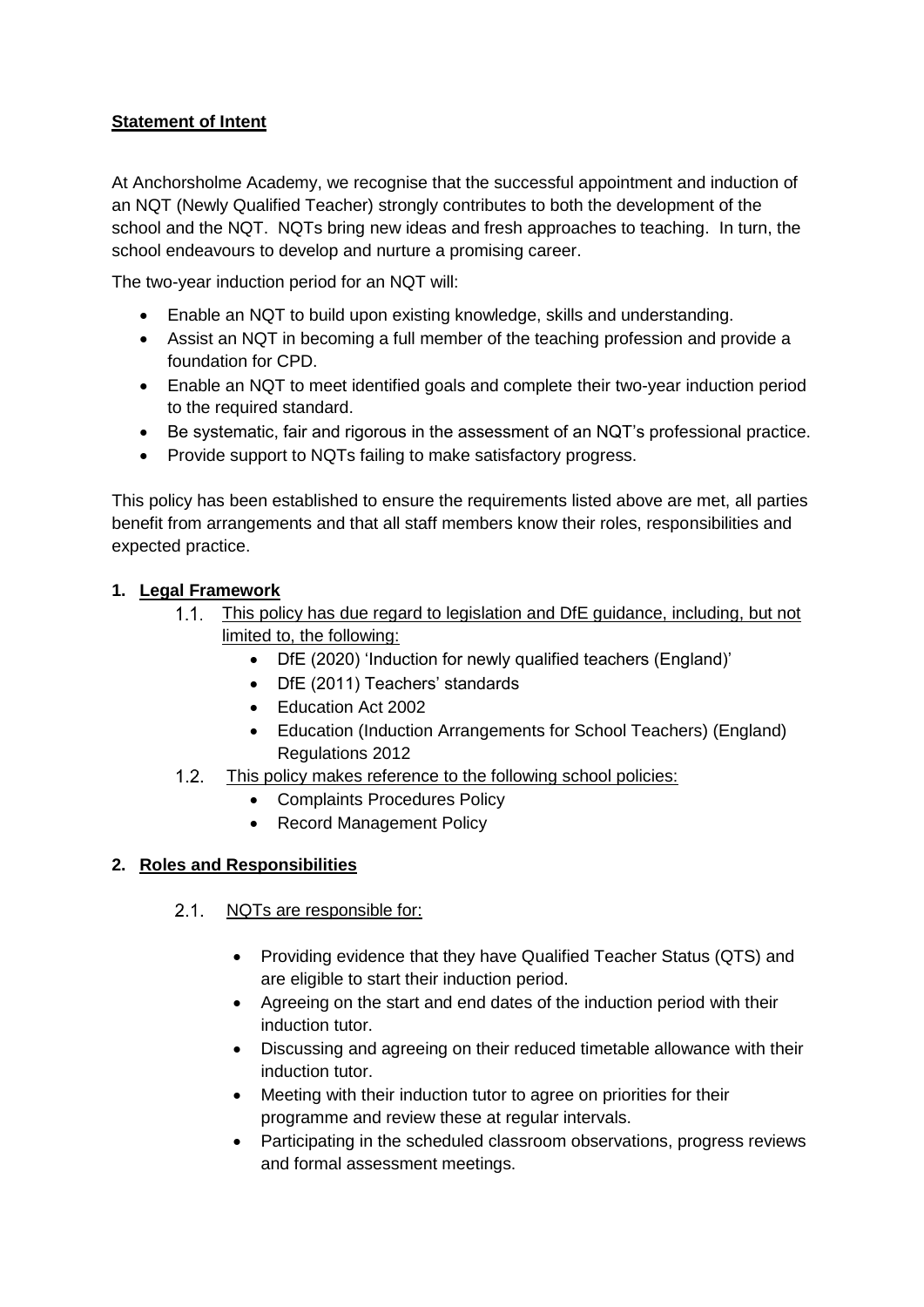- Retaining copies of all assessment forms.
- Participating in the agreed monitoring and development programmes.
- Providing evidence of their progress against the required standards.
- Raising any concerns that they have with their induction tutor.
- Consulting the appropriate body if there are difficulties with resolving issues with the induction tutor/school.
- Engaging with National professional development programmes, such as the Early Career Framework.
- $2.2.$ The Office Manager is responsible for:
	- **Ensuring that the NQT has been awarded QTS.**
	- Ensuring that the NQT is provided with all items listed in the standard Induction Policy (Safeguarding and Child Protection Policy, Confidentiality Policy and Agreement, Staff Code of Conduct etc.).
	- Retaining accurate records of employment that will count towards the induction period.
	- Informing the Headteacher if an NQT is absent for a total of 30 days or more.
- $2.3.$ The Headteacher is responsible for:
	- Making sure that the induction tutor has received suitable training and has the time to carry out the role effectively.
	- Liaising with the induction tutor to ensure that a personalised induction programme is in place.
	- Liaising with the induction tutor to ensure that the progress of the NQT is reviewed regularly via termly assessments, observations and feedback of their teaching.
	- Liaising with the induction tutor to ensure that completed reports are sent to the appropriate body for review.
	- Liaising with the induction tutor to make a recommendation to the appropriate body on whether the NQT's performance is satisfactory or requires an extension.
	- Ensuring that, under certain circumstances, the following steps are undertaken:
		- Obtaining interim assessments from the NQT's previous post
		- $-$  Alerting the appropriate body when an NQT may not be completing induction satisfactorily
		- Ensuring that an NQT who may not be performing against relevant standards is observed by a third-party
		- Notifying the appropriate body if an NQT is absent for a total of 30 days or more
		- Discussing with the appropriate body in exceptional cases where it may be appropriate to reduce the length of the NQT's induction period, e.g. where it is deemed the induction period has been satisfactorily completed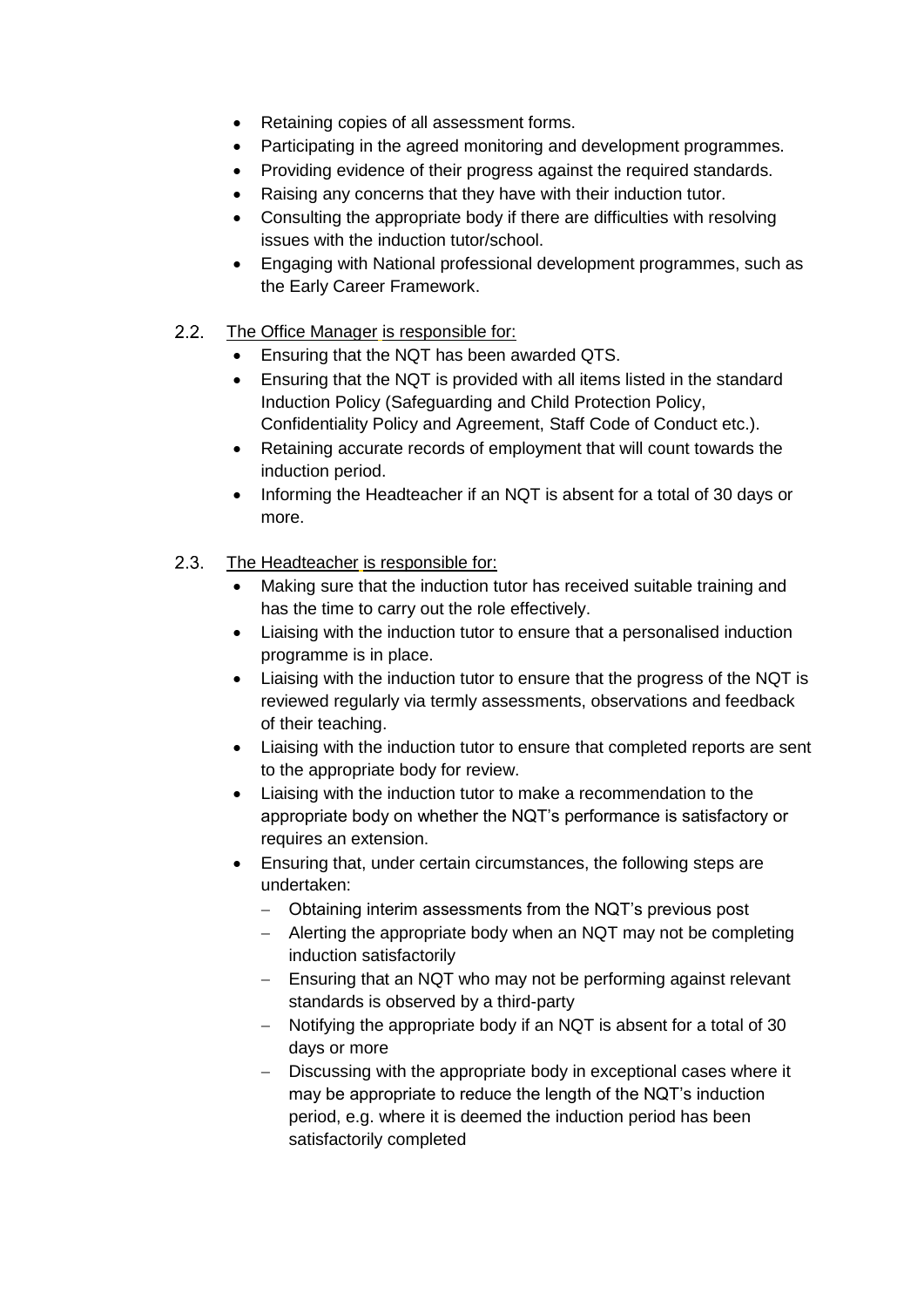- Providing interim assessment reports for staff moving in between formal assessment periods
- 2.4. Induction Tutors are responsible for:
	- Informing the appropriate body of when an NQT is taking up a post in which they will be undertaking induction.
	- Informing the appropriate body when an NQT serving induction leaves the school.
	- Ensuring the NQT knows the identity and role of the DSL and any deputies.
	- Coordinating, guiding and supporting the NQT's professional development.
	- Observing the teaching of the NQT and providing feedback.
	- Reviewing NQTs' progress regularly during the induction period.
	- Undertaking three formal assessment meetings over the induction period.
	- Informing the NQT of the judgements to be recorded in the formal assessment record and inviting the NQT to give their comments.
	- Coordinating input from other staff if required.
	- Letting NQTs know that they may raise concerns about their induction programme and personal progress both inside and outside the school.
	- Taking appropriate action if an NQT is facing difficulties.
- $2.5.$ Appropriate bodies have a quality assurance role and are responsible for:
	- Ensuring the Headteacher and governing board are aware of their responsibilities and are capable of meeting these responsibilities regarding monitoring support and assessment. This includes making sure that each NQT receives a personalised induction programme, designated tutor support and a reduced timetable.
	- Ensuring procedures in place with regard to support, monitoring, assessment and guidance are fair and appropriate.
	- Consulting with the Headteacher on the nature and extent of the quality assurance procedures in the school.
	- Taking action to address areas that require further development/support, where an NQT is facing difficulties.
	- Training induction tutors to carry out their role effectively.
	- Contacting a school when the school's responsibilities are not fulfilled.
	- Ensuring that the school has confirmed that the award of QTS has been made.
	- Ensuring the school is providing a reduced timetable in addition to planning, preparation and assessment (PPA) time.
	- Ensuring NQTs are provided with a named contact within the appropriate body to raise concerns if they have any.
	- Ensuring records and assessment reports of NQTs are maintained.
	- Ensuring an agreement is reached with the school and the NQT to determine where a reduced induction period may be appropriate.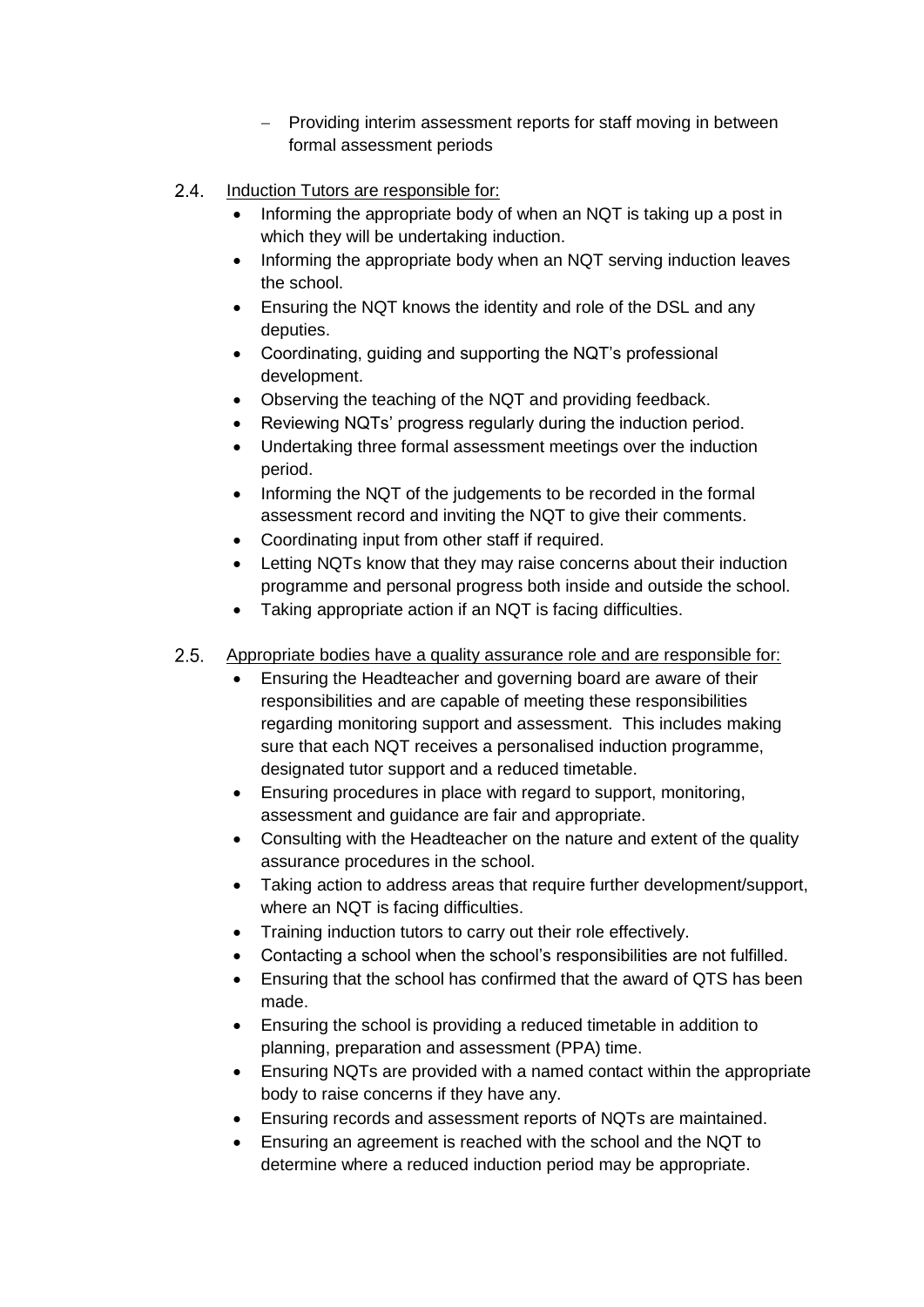- Ensuring a final decision is made on whether the NQT's performance is satisfactory against the relevant standard.
- Ensuring they provide the Teaching Regulation Agency (TRA) with information about NQTs who have started, completed, require an extension, or left partway through an induction period.
- Ensuring they respond to requests from schools and colleges for support and guidance with regard to the NQT's induction programmes.
- Responding to requests for assistance and advice with training for induction tutors.
- $2.6.$ The governing board is responsible for:
	- Ensuring staff and the school are compliant with this policy.
	- Ensuring the school has the capacity to support the NQT.
	- Ensuring the Headteacher and induction tutor are fulfilling their responsibilities.
	- Investigating concerns raised by an NQT as part of the school's Complaints Procedures Policy, where appropriate.
	- Asking for advice from the appropriate body on the school's induction procedures and the responsibilities of staff involved in the process.

## **3. Statutory Induction**

- The statutory induction of an NQT is the bridge between Initial Teacher  $3.1.$ Training (ITT) and a career in teaching. The school will support the NQT in demonstrating that their performance against relevant standards is satisfactory and equip them with the tools to be a successful teacher.
- $3.2.$ The [Teachers' Standards](https://www.gov.uk/government/publications/teachers-standards) will be used to assess an NQT's performance both during and at the end of their induction period.
- $3.3.$ The school will consider the standards against what can reasonably be expected of an NQT.
- $3.4.$ All judgements will reflect the expectation that the NQT has effectively consolidated their ITT and demonstrated their ability to meet the relevant standards consistently over a sustained period.
	- A qualified teacher will not be employed as a teacher by the school unless they have satisfactorily completed their induction period, or if they meet any of the exemptions listed in Appendix 1.
- Before an NQT undertakes an induction, they must have QTS status.
- Teachers who completed their ITT between 1 May 2000 and 30 April 2001 are also required to pass the numeracy skills test before completing an induction.
- $3.7.$ Short-term supply teaching of less than one term will not count towards an NQT's induction as the time frame is too short to enable them to demonstrate performance against relevant standards.
- If a supply term is extended, the school will not backdate the induction, but  $3.8.$ will begin the induction upon extension.
- NQTs serving induction on a part-time basis are required to serve the full-time equivalent of two full academic years.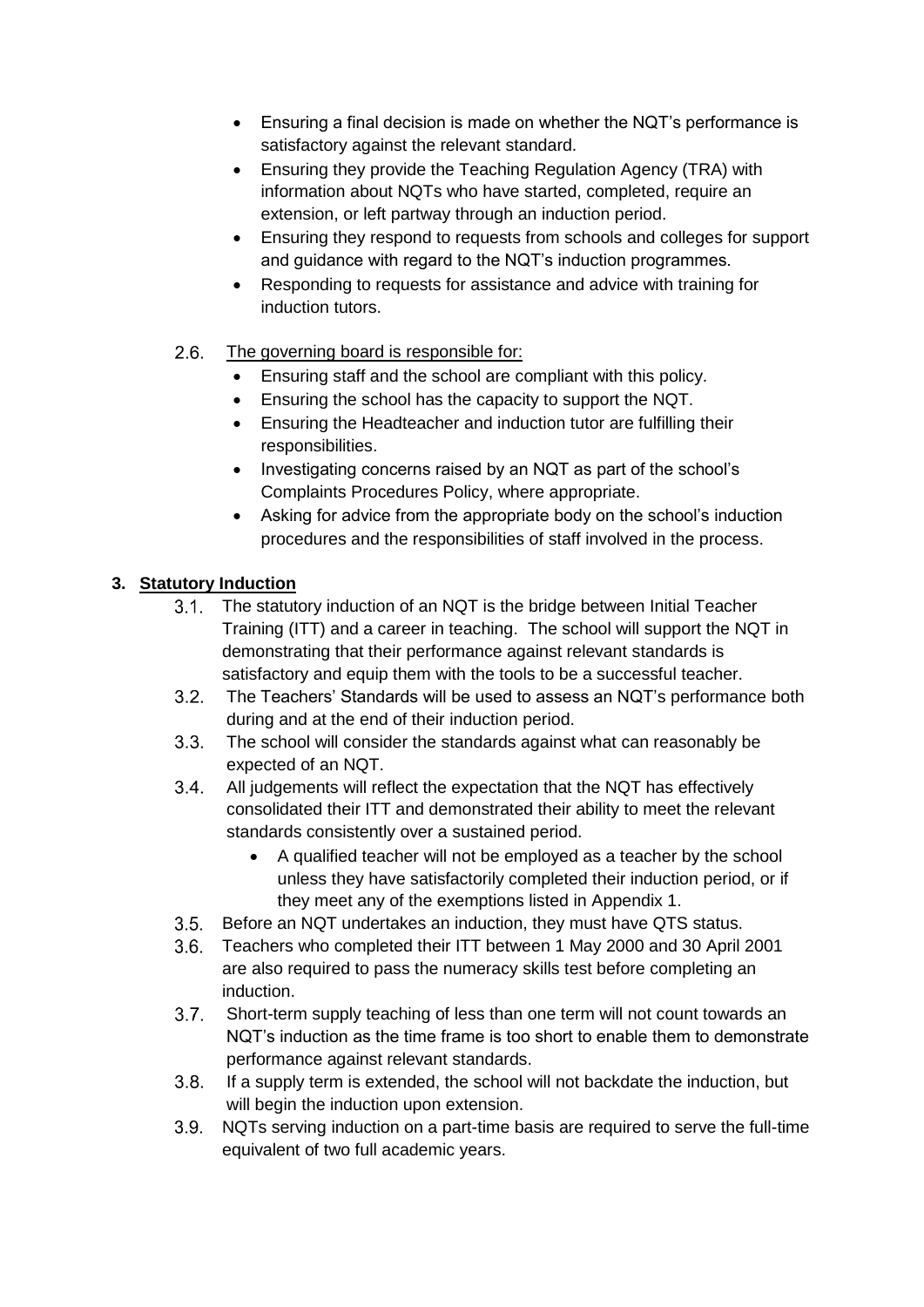# **4. Suitable Posts**

- $4.1.$ The Headteacher will determine the suitability of posts for induction, guided by the following considerations. The post will:
	- Have an appropriate body to hold the NQT's performance to the relevant standards and quality-assure the process.
	- Provide the NQT with the tasks, experience and support needed.
	- Ensure the appointment of an induction tutor with QTS.
	- Provide the NQT with a reduced timetable to enable them to undertake learning activities (no more than 90 percent of the timetable of the school's existing teachers on the main pay range, in addition to the timetable reduction in respect of PPA time).
	- Not make unreasonable demands upon the NQT.
	- Not present, on a day-to-day basis, the NQT with unreasonably demanding discipline problems.
	- Involve the NQT regularly teaching the same class(es).
	- Involve planning, teaching and assessment processes similar to those in which other teachers working in similar posts are engaged.
	- Not involve non-teaching responsibilities without the provision of appropriate preparation and support.
- $4.2.$ Once an NQT has been appointed to a suitable post, the Headteacher will notify the TRA in advance of the NQT taking up the post.
- $4.3.$ Upon registration, the NQT will be provided with a named contact to which they may raise any concerns about the induction programme.

# **5. Monitoring, Support and Assessment**

- 5.1. A suitable monitoring and support programme will be put in place for the NQT, personalised to meet their CPD needs.
- NQTs will be provided with an induction tutor who will provide day-to-day monitoring and support, and coordination of assessment.
- Opportunities will be created for NQTs to gain experience and expertise in self-evaluation.
- The criteria used for formal assessments will be shared between the NQT and  $5.4.$ the Headteacher/induction tutor and agreed in advance.
- $5.5.$ Formative assessment (e.g. lesson observation, target setting, pupil progress) and summative assessment (termly induction reports) will be used when assessing NQTs.
- $5.6.$ Termly observations of NQTs lessons will be conducted, alongside a followup discussion with their induction tutor.
- $5.7.$ All NQTs will be provided with the opportunity to undertake regular observations of experienced teachers.
- $5.8.$ All teachers who have a part in the NQT's development will be responsible for assessing the NQT, so to gain a reliable overall view.
- $5.9.$ Termly assessment reports will give details of:
	- Areas of strength.
	- Areas requiring development.
	- Evidence used to inform judgement.
	- Targets for coming term (i.e. 'smart' targets).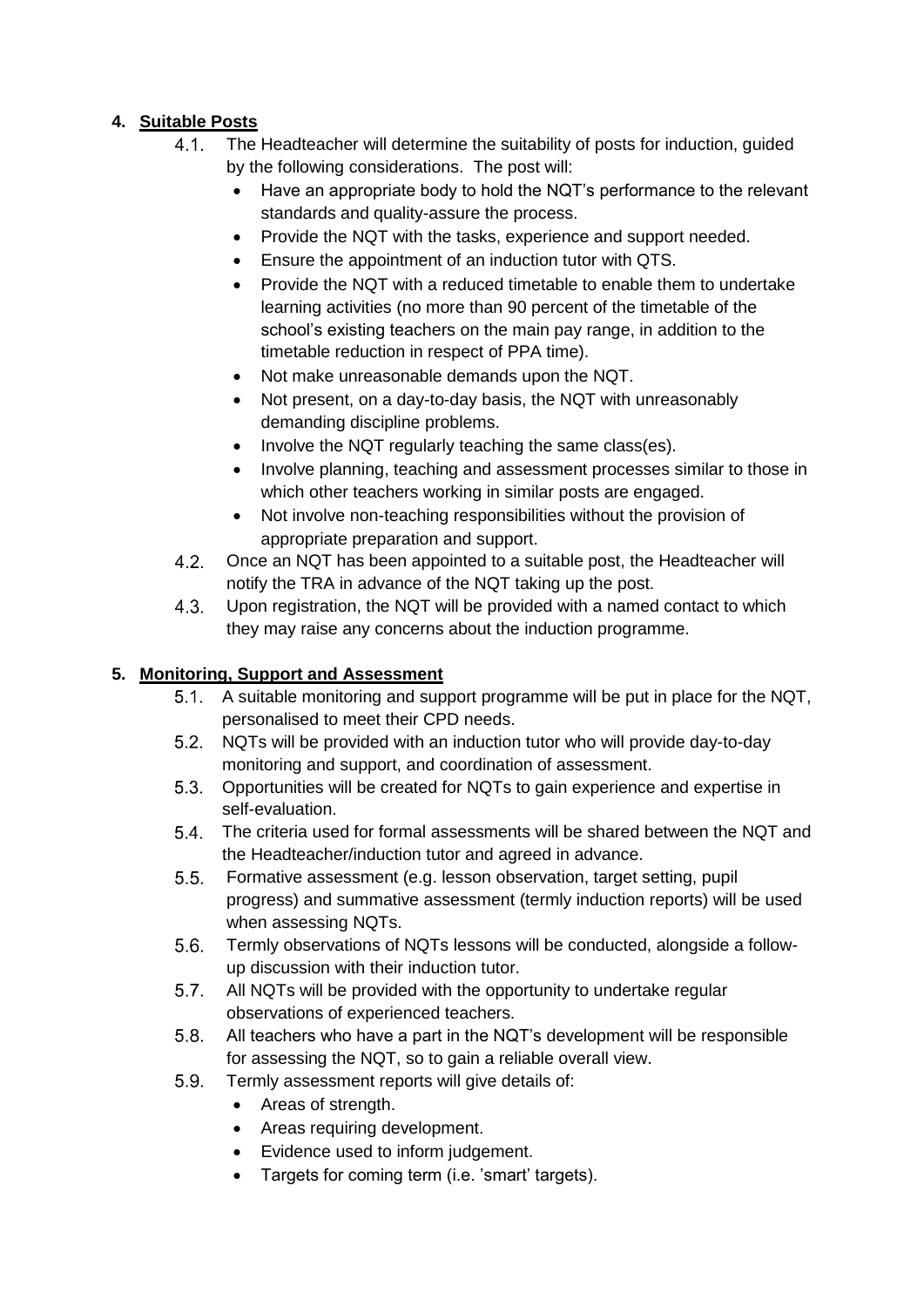• Support to be provided by the school.

# **6. Completing the Induction Period**

- $6.1.$ NQTs will have completed their induction period when they have served:
	- The full-time equivalent of two standard school years (usually six terms); or
	- A reduced period as agreed with the Headteacher and the TRA, based on previous teaching experience; or
	- An extended period as a result of absences occurring during the period; or
	- An extension following a decision by the appropriate body or the appeals body.
- $6.2.$ The appropriate body will make the final decision as to whether or not an NQTs' performance against the relevant standards has been satisfactory, taking into account the recommendations of the induction tutor and Headteacher.
- $6.3.$ The appropriate body will make a decision within 20 working days of receiving the recommendation. They will then send written notification within three working days of reaching the decision to the NQT and the Headteacher.
- $6.4.$ If the decision is taken to extend the period of induction, the NQT will be informed of their right to appeal against this decision and provided with the name and address of the TRA. Any appeal will be notified within 20 working days or the appeal will be deemed to have expired.
- $6.5.$ Failure to complete the induction period will mean an NQT is no longer eligible to be employed as a teacher in a maintained school.
- $6.6.$ Where an NQT fails induction and gives notice that they do not intend to exercise their right to appeal, or when the time limit for an appeal expires, the school will dismiss the NQT within 10 working days.
- If the appeal is heard but not upheld, the school will dismiss the NQT within  $6.7.$ 10 days of receiving the outcome of the hearing.
- $6.8.$ The NQT's name will then be held on the list of persons who have failed to satisfactorily complete an induction period by the TRA.

# **7. Record Keeping**

- $7.1$ Records will be kept in accordance with the school's Record Management Policy.
- $7.2.$ Assessment forms will be signed by the Headteacher and submitted to the appropriate body in a timely manner.
- $7.3$ Assessment forms will be completed at the end of each formal assessment period, stating the date an NQT's employment began, how much of the period has been completed, and any changes in work patterns and absences.
- $7.4.$ The TRA keeps records of all submitted appeals and will be contacted as needed.
- $7.5.$ Assessment reports will be retained for six years, as recommended by the DfE.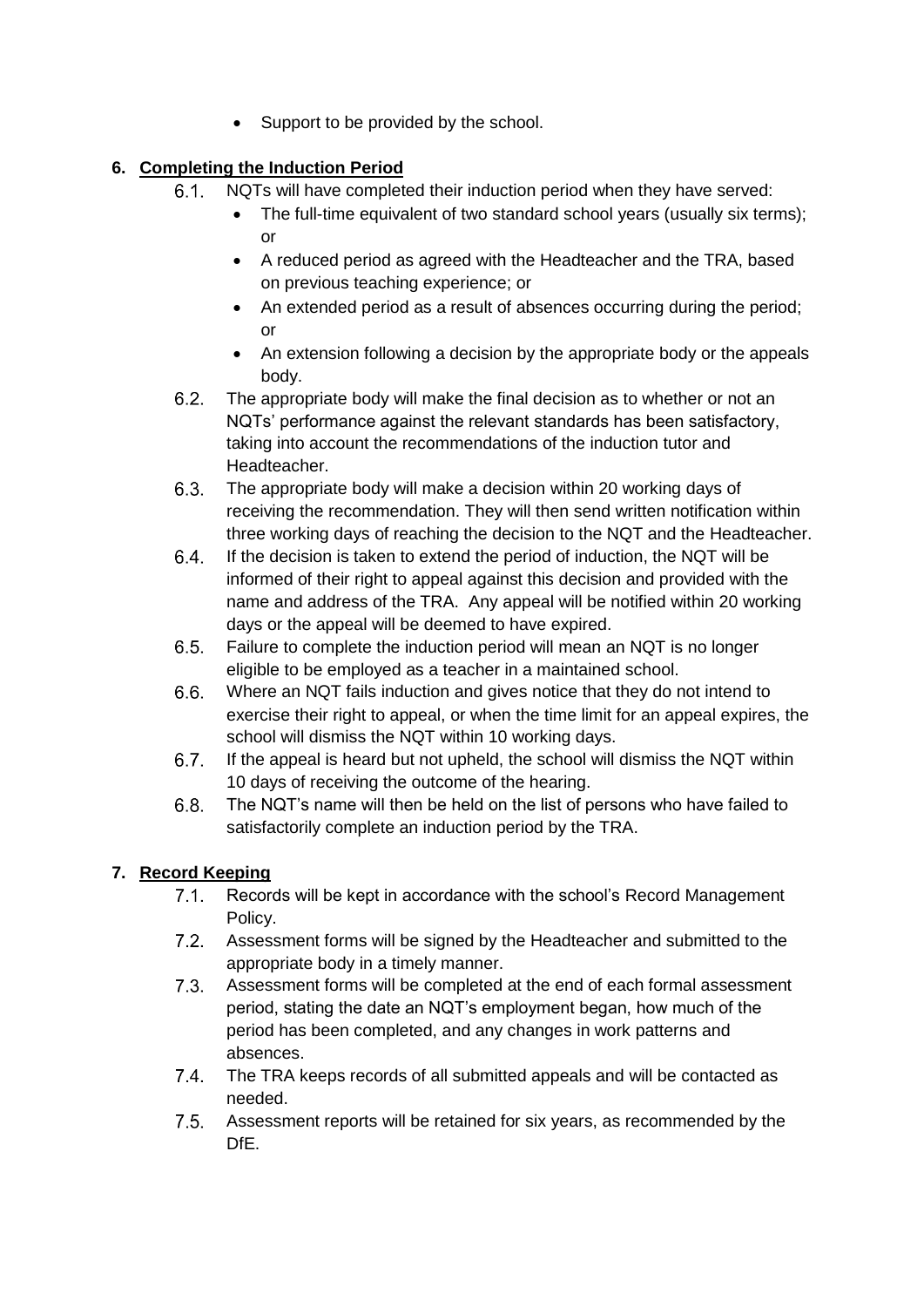$7.6.$ NQTs will be advised by the school to retain their original copies of assessment reports.

## **8. Confidentiality**

- $8.1.$ The induction process and assessments will only be shared with others involved in the process and will be treated as confidential.
- $8.2.$ All NQTs will be made aware of who has been granted access to their assessments.
- $8.3.$ The governing board are allowed to request termly general reports on the progress of an NQT but cannot automatically have access to this information. The only exception to this is when an NQT has a concern about an assessment, which would require the governing board to access the assessment forms to review the situation.

## **9. Special Circumstances**

- $9.1.$ To recognise the experience of teachers who already have significant teaching experience, appropriate bodies have discretion to reduce the length of the induction period to a minimum of one term; however, the NQT can still serve a full induction if they wish.
- $9.2.$ The appropriate body also has discretion to reduce the prescribed induction period by up to 58 days where this is less than two full years and to account for ad-hoc absences.
- If an NQT is absent for a total of 30 days or more, the induction period will be  $9.3.$ extended by the aggregate of total days absent.
- $9.4.$ NQTs who take statutory maternity leave on their induction period may decide whether their induction should be extended accordingly to meet this purpose. Any outstanding assessments will not be made until the NQT returns to work and has had the opportunity to decide whether to extend induction.
- $9.5.$ If an NQT chooses not to extend the induction period, their performance will still be assessed against the relevant standards.
- $9.6.$ The appropriate body has the option to extend the period after induction has been completed where it would be unreasonable to expect the NQT to have demonstrated satisfactory performance.
- $9.7.$ These may include: illness, personal crisis, disability, a lack of support during induction etc.
- If an NQT leaves the school before completing their extension, an interim  $9.8.$ assessment form will be completed by the Headteacher/induction tutor and the appropriate body notified.
- $9.9.$ In circumstances where an NQT may be unable to, or chooses not to, complete their extension period in the same school, the minimum period of employment will still be served as the NQT will be working in a new school.
- $9.10.$ In circumstances where records have been lost due to an error or a data loss which is through no fault of the concerned teacher, the appropriate body has the discretion to decide if the NQT can be exempt from induction.
- $9.11.$ The appropriate body will ensure that every avenue has been explored to recover the missing data or identify an audit trail before making such a decision.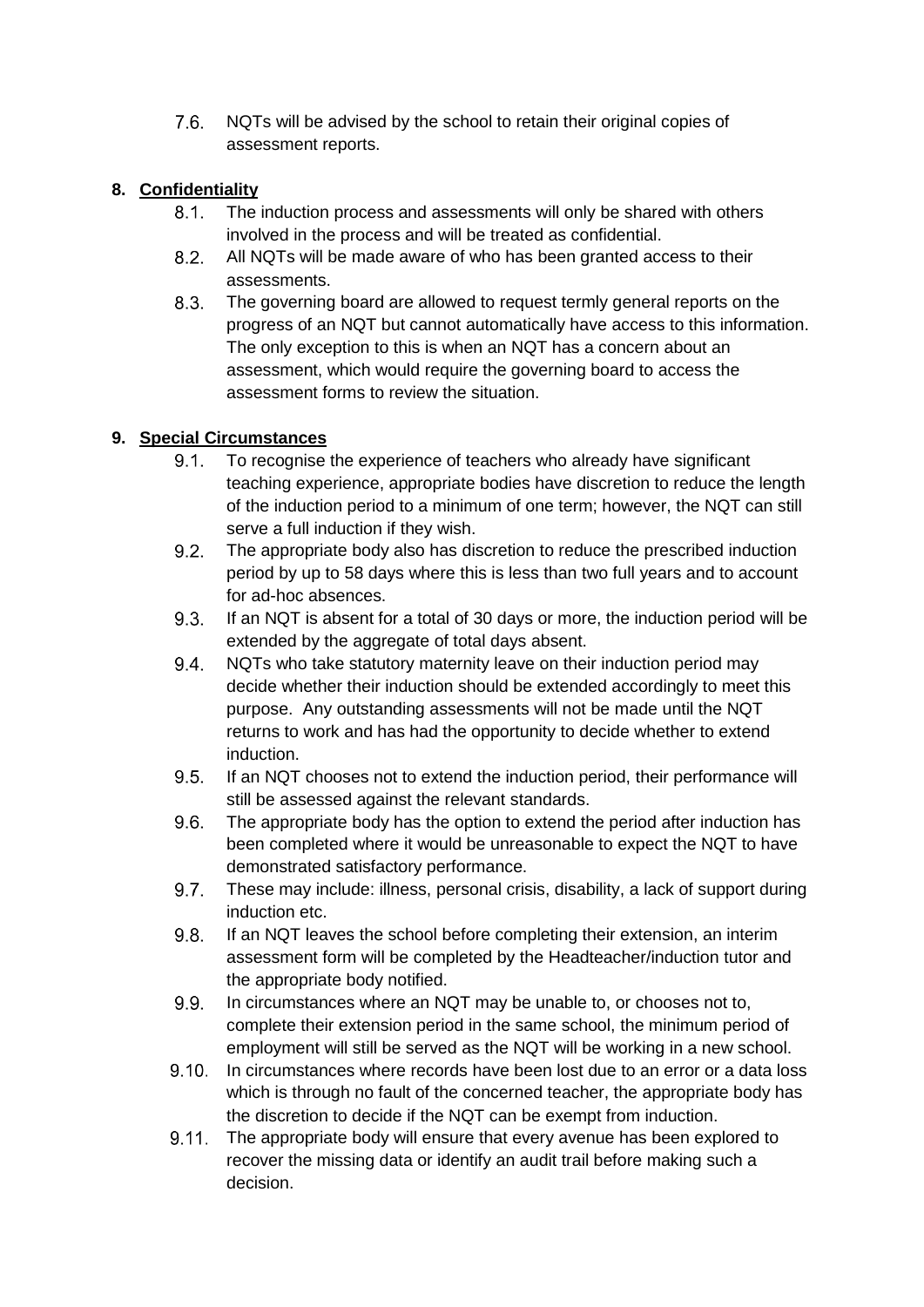- 9.12. In reaching its decision, the appropriate body will consider the strength of evidence that an error has occurred or that records are missing or lost.
- The appropriate body will also account for any evidence that the teacher has demonstrated they have performed satisfactorily against the relevant standards on the basis of evidence from the teacher's pervious performance management reviews, and where appropriate, the most recent performance management review statements.

## **10. Unsatisfactory Progress and Appeals**

- 10.1. Additional monitoring and support measures will be put in place when an NQT is not making satisfactory progress, such as holding meetings between the NQT and the induction tutor/Headteacher, organising refresher training and providing more guided supervision. The appropriate body and the Headteacher will be satisfied that:
	- Areas of improvement have been correctly identified.
	- Appropriate objectives have been set to guide the NQT to perform against the relevant standards.
	- An effective support program is in place to help the NQT improve performance.
- When there are still concerns about the NQT's progress following intervention, the Headteacher will explain to the NQT the consequences of failure to complete the induction period satisfactorily, and also discuss the following with them:
	- The identified weaknesses
	- The agreed objectives set in order to have them satisfactorily complete the induction to the required standards
	- Details of additional support put in place
	- Evidence used to inform the judgement
	- Details of the improvement plan for the next assessment period
- If there are serious capability issues, capability procedures may be instigated before the end of the induction, which may lead to dismissal. This does not prevent them from completing their induction at another school.
- 10.4. If the NQT has had their induction extended or has failed it, the appropriate body will inform the NQT of their right to appeal and the time limit for doing so.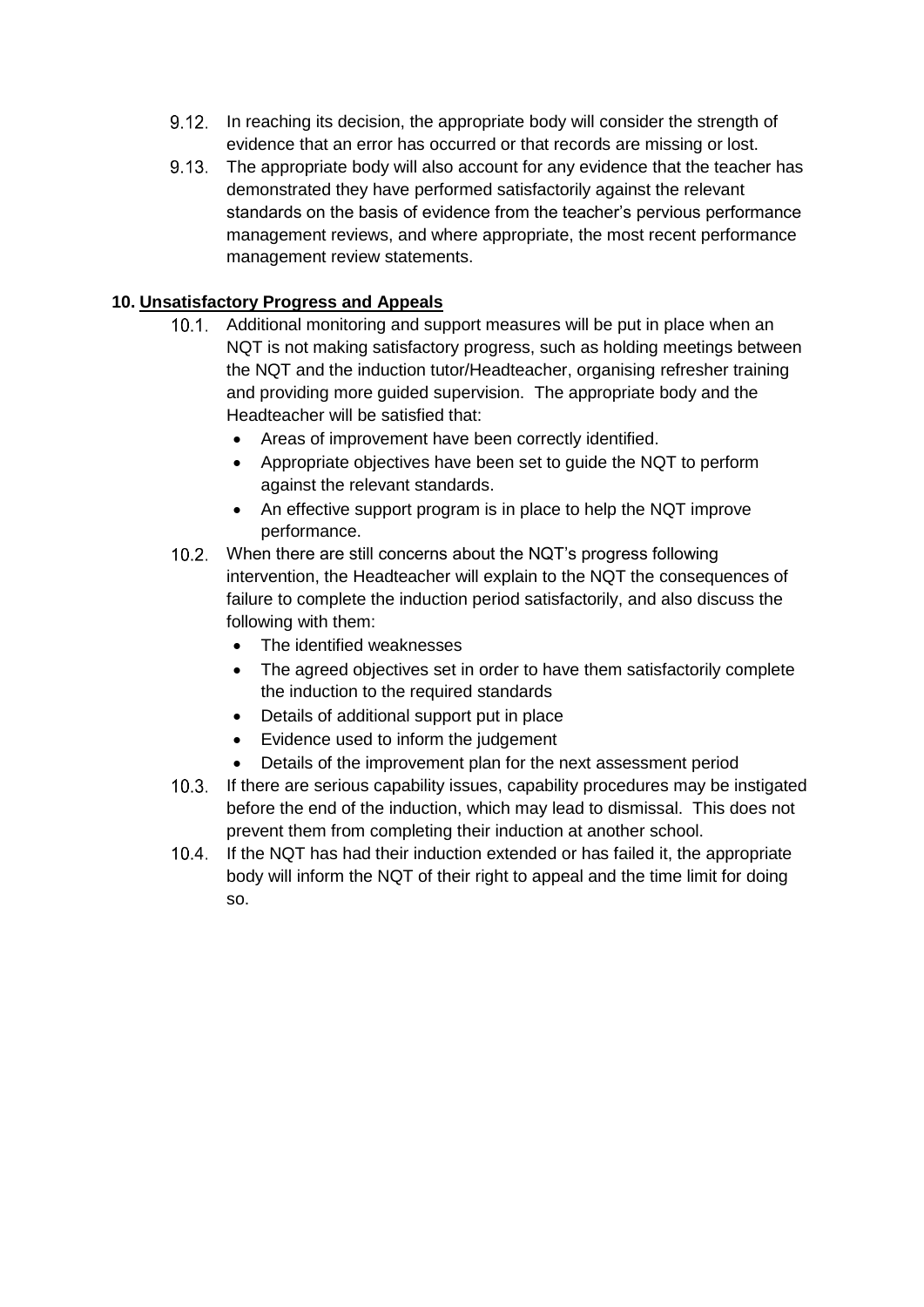# **NQT Inductions During the Coronavirus (COVID-19) Pandemic**

# **1. Legal Framework**

1.1. This policy has due regard to the DfE 2020 guidance 'Induction for newly qualified teachers during the coronavirus outbreak'.

# **2. NQT Support**

- 2.1. The school understands that NQTs may feel disadvantaged conducting their induction period during the pandemic; however, the school aims to provide robust support to ensure that NQTs are fully equipped to become good teachers and pass their inductions.
- 2.2. The school will ensure that regular feedback is provided to NQTs by their induction tutor.
- 2.3. The NQTs induction tutor will partake in regular meetings with the NQT to ensure that they feel supported throughout their induction period.

# **3. Coronavirus-Related Absences**

- 3.1. The school aims to ensure that, where possible, NQTs can continue to complete their inductions as usual, although we are aware that the coronavirus pandemic may have an impact on absences.
- 3.2. NQTs absent for coronavirus-related reasons will not have their induction period automatically extended.
- 3.3. Absences for coronavirus-related reasons will also not count towards the 30 days of absences that automatically extend induction by the aggregate number of days absent.
- 3.4. Absences totalling 30 days of more that are not related to coronavirus will continue to extend the induction period.

# **4. Completion of the Induction Period**

- 4.1. As normal, the Headteacher and governing board will decide whether an NQT has met the Teachers' Standards based on their performance throughout the induction.
- 4.2. This decision will be made at the end of the induction period regardless of possible absence due to coronavirus – this will normally be the end of the academic year.
- 4.3. In line with the main body of this policy, the Teaching Regulation Agency will be notified of the outcome of the induction.
- 4.4. If, at the conclusion of their induction period, an NQT who has been absent for coronavirus-related reasons during their induction has not met the standards, the school will consider on a case-by-case basis whether to recommend an extension to allow the NQT further time and opportunity to demonstrate their ability to meet the standards.

# **5. Assessment**

- 5.1. The school will continue to assess NQTs throughout the induction in line with the main body of this policy.
- 5.2. The final assessment meeting will continue to be held at the end of the induction period in line with coronavirus measures.
- 5.3. Any decisions based on assessments conducted throughout and at the conclusion of the induction period will:
	- Consider the NQT's work context.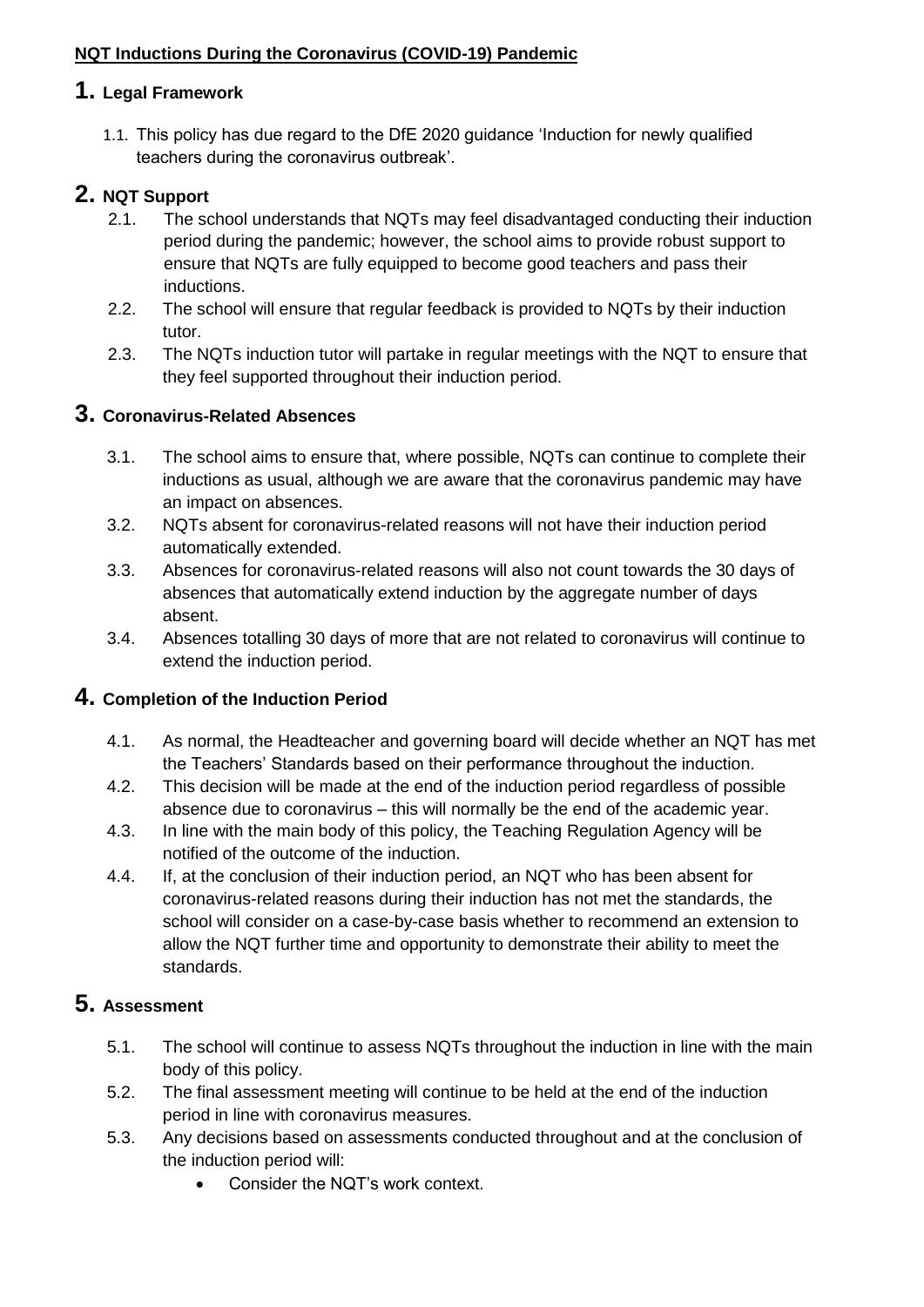#### Anchorsholme Academy NQT Induction Policy

- Consider, where appropriate, previous assessment records, discussions with the induction tutors and non-routine teaching practice during the coronavirus disruption.
- Be made on the basis of what can reasonably be expected of an NQT by the end of their induction period within the framework set out by the standards and taking the impact of the pandemic into account.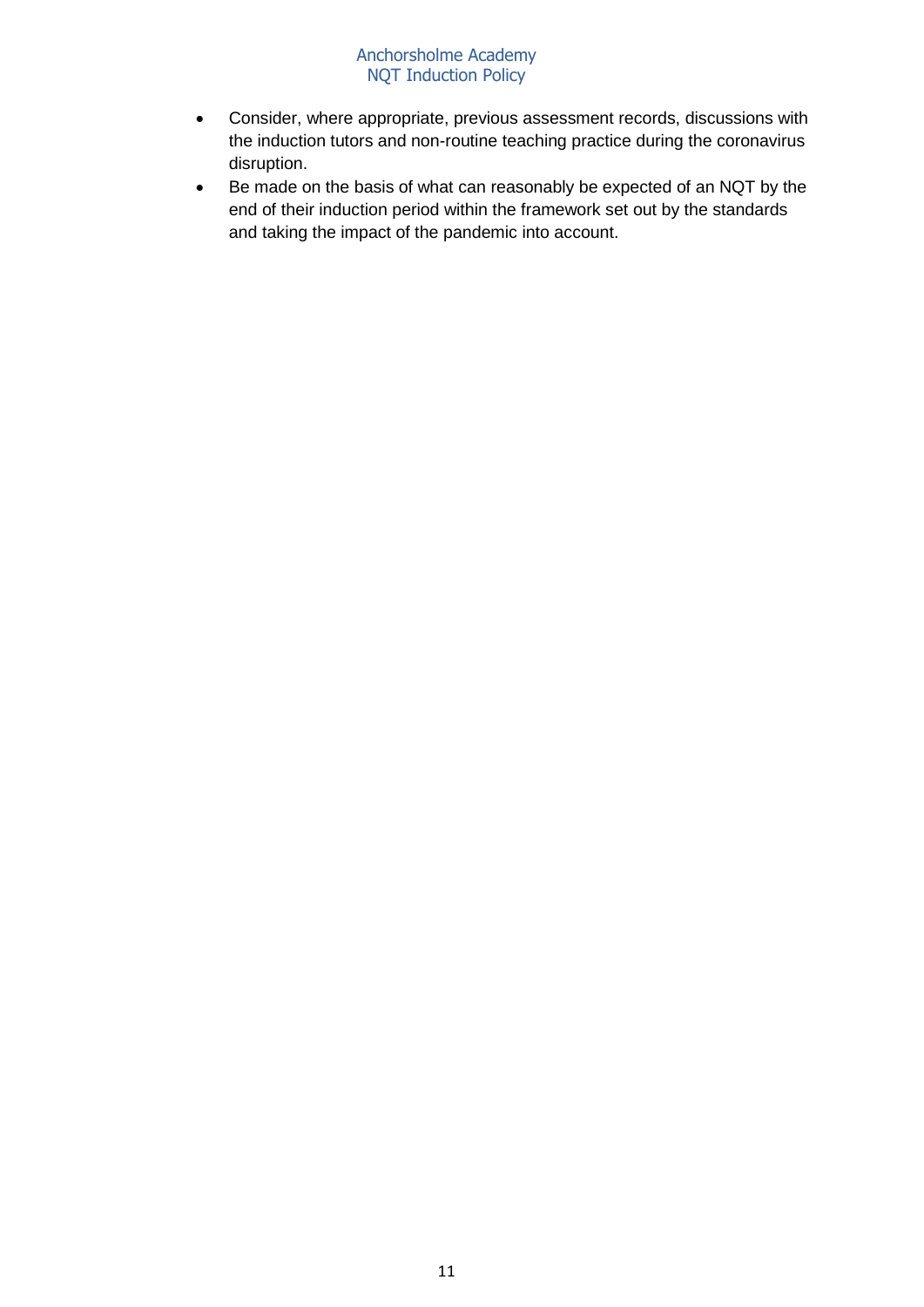# **Appendix 1 Exemptions**

The following lists where a qualified teacher may be employed by the school without having satisfactorily completed an induction period:

| <b>Exemption</b>                                                                                                        | <b>Explanation</b>                                                                                                                                                                                                                                                                      |
|-------------------------------------------------------------------------------------------------------------------------|-----------------------------------------------------------------------------------------------------------------------------------------------------------------------------------------------------------------------------------------------------------------------------------------|
| A person who was already a qualified teacher<br>on 7 May 1999.                                                          | A teacher who gained QTS on or before<br>7 May 1999 (even if they did not take up their<br>first post until after September 1999).                                                                                                                                                      |
| A person currently undertaking a period of<br>induction.                                                                | A teacher who is serving his or her induction<br>period in a permitted setting, including periods<br>which have been extended (including those<br>who have completed an induction period in<br>England or Wales and are awaiting the<br>decision of the appropriate body).              |
| A person waiting for the outcome of an appeal<br>having not performed satisfactorily against the<br>relevant standards. | A teacher who is waiting for the outcome of an<br>appeal against a decision that they have failed<br>to perform satisfactorily against the relevant<br>standards.                                                                                                                       |
| A person employed on a short-term supply<br>basis, without undertaking induction.                                       | A teacher who is employed as a short-term<br>supply teacher (working periods of less than<br>one term). This can only be done for five years<br>after the date of award of QTS.                                                                                                         |
| A person employed part-time as a supply<br>teacher whilst also undertaking induction.                                   | A teacher who is employed as a short- term<br>supply teacher on a part-time basis but who is<br>concurrently serving induction. Please note<br>that the five-year limit (see above) does not<br>apply to teachers in this situation.                                                    |
| A person who has satisfactorily completed<br>induction, probation, or the equivalent in<br>certain other countries.     | The countries are Wales, Scotland, Northern<br>Ireland, Gibraltar, Jersey, Guernsey, Isle of<br>Man, and Ministry of Defence (MoD) Schools<br>in Germany or Cyprus (these are known as<br>MoD Schools, and were formally known as<br>Service Children's Education (or SCE)<br>Schools). |
| A person who trained in England, and then<br>subsequently first worked as a teacher in<br>Wales (before 2003).          | A teacher who gained QTS in England on or<br>after 7 May 1999 but before 1<br>April 2003, and who, subsequently, took up<br>their first post in Wales and who has served at<br>least two terms towards their induction.                                                                 |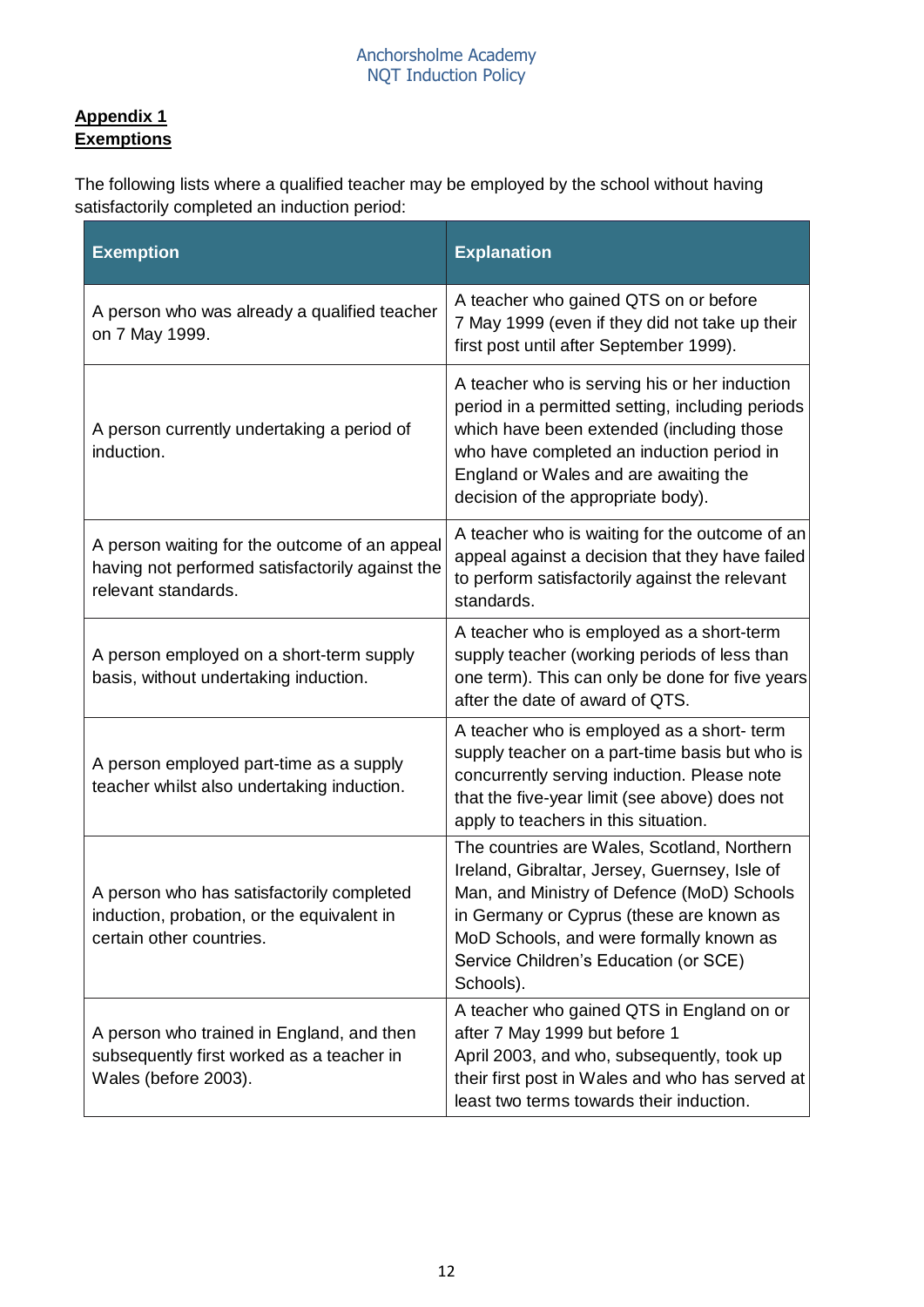#### Anchorsholme Academy NQT Induction Policy

| <b>Exemption</b>                                                                                                                                                                                                                       | <b>Explanation</b>                                                                                                                                                                                                                                                                                                                                                                                                                                                                                                                                       |
|----------------------------------------------------------------------------------------------------------------------------------------------------------------------------------------------------------------------------------------|----------------------------------------------------------------------------------------------------------------------------------------------------------------------------------------------------------------------------------------------------------------------------------------------------------------------------------------------------------------------------------------------------------------------------------------------------------------------------------------------------------------------------------------------------------|
| A person from the European Economic Area<br>(EEA) (who falls within Part 2 and Chapters 1,<br>2 and 4 of Part 3 of the European<br>Communities (Recognition of Professional<br>Qualifications) Regulations 2007(b)).                   | A teacher from the EEA who has applied<br>successfully to the TRA, for QTS, or a teacher<br>from the EEA who has declared successfully<br>to the TRA, to work in England on a temporary<br>basis or teachers who have been granted<br>partial access to the teaching profession in<br>accordance with Part 1 of the European Union<br>(Recognition of Professional Qualifications)<br>Regulations 2015, namely SEND teachers<br>who are qualified only to teach pupils in SEND<br>specialist schools and specialist units within<br>mainstream settings. |
| A person who became a qualified teacher by<br>virtue of regulation 5 of, and paragraph 12 of<br>Schedule 2 to, the 2003 Qualification<br>Regulations, i.e. certain teachers who gained<br>QTS whilst working in an independent school. | A teacher who has been judged by the<br>TRA, as meeting the specified QTS standards,<br>whilst working in an independent school,<br>where the NQT must have:<br>Been employed by an independent school<br>before 1989; and<br>Gained a specified qualification before<br>$\bullet$<br>1974 or 1989 (dependent upon the type of<br>qualification); and<br>Been employed in an independent school<br>$\bullet$<br>at the time of recommendation, and the<br>recommendation must have taken place<br>prior to September 2004.                               |
| A qualified overseas-trained teacher from<br>Australia, Canada, New Zealand,<br>or the United States of America.                                                                                                                       | Teachers who have successfully completed a<br>programme of professional<br>training for teachers in Australia, Canada, New<br>Zealand or the USA and who have<br>successfully completed or satisfied any<br>additional conditions<br>required in order to be employed as a qualified<br>teacher on a permanent basis in government-<br>funded schools in that country; and who is not<br>the subject of any decision or pending<br>proceedings that may restrict that person's<br>eligibility to teach in that country.                                  |
| An overseas-trained teacher (OTT), from<br>outside the EEA, who has gained QTS and<br>was successfully assessed against the<br>relevant standards as these would apply at the<br>end of induction.                                     | An overseas-trained teacher (from outside the<br>EEA) with at least two years' experience, who<br>has obtained QTS and who has been<br>assessed against the relevant standards for<br>the purposes of induction.                                                                                                                                                                                                                                                                                                                                         |